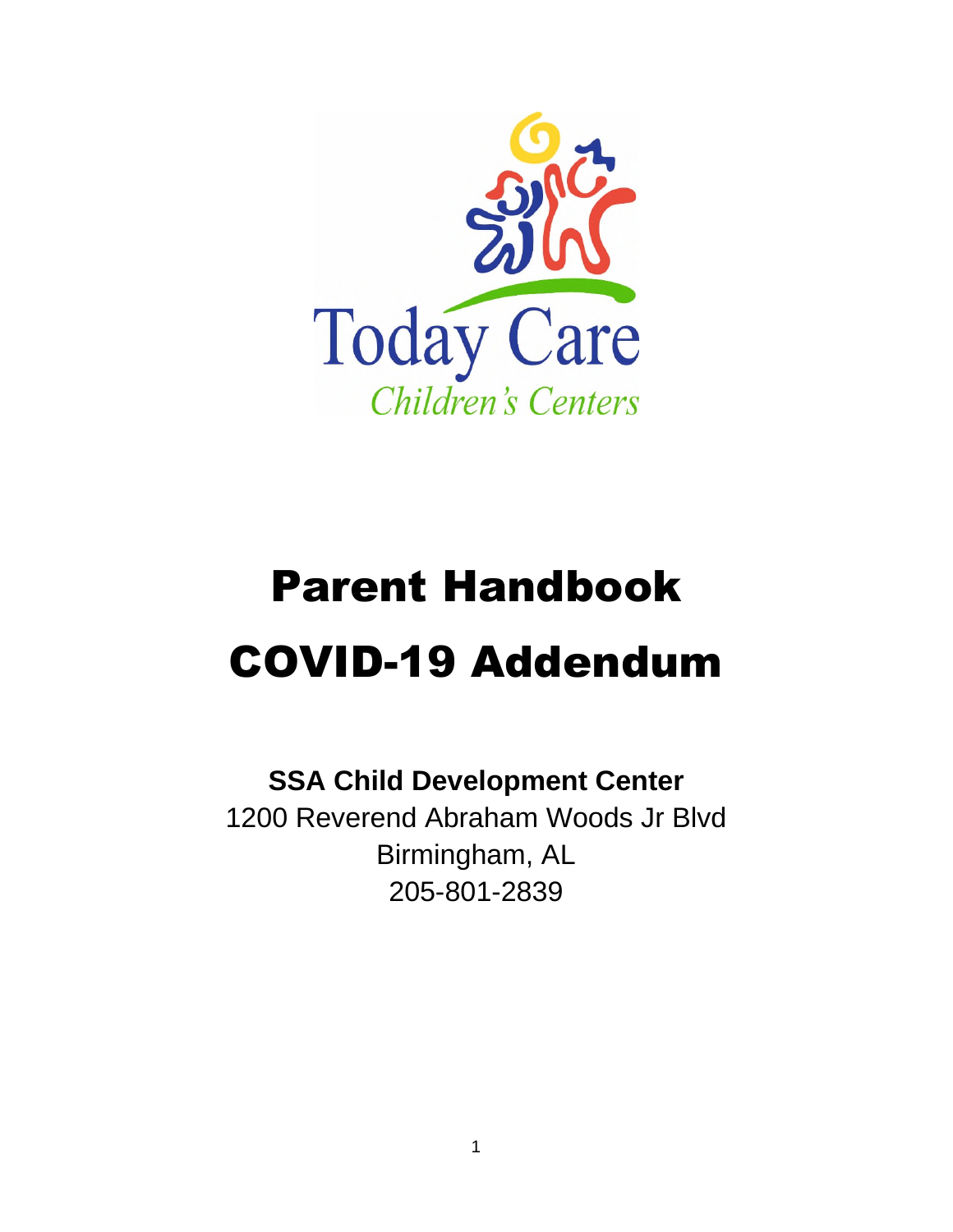### SSA BIRMINGHAM CHILD DEVELOPMENT CENTER Parent Handbook COVID-19 Edition

| <b>Introduction</b>                               | 3              |
|---------------------------------------------------|----------------|
| A. Enrolling Your Child                           | 4              |
| <b>B. Nondiscrimination Policy</b>                | 5              |
| C. Extra Hygiene Measures and Procedures          | 5              |
| <b>D. Inclusion Policy</b>                        | 6              |
| E. Fee and Payment Policy                         | 6              |
| F. Admission/Exclusion due to symptoms of illness | $\overline{7}$ |
| <b>G. Personal Belongings</b>                     | 12             |
| H. Arrival and Departure Procedures               | 12             |
| <b>I. Visitors</b>                                | 13             |
| J. Field Trips/Special Events                     | 13             |
| K. Food                                           | 13             |
| <b>PARENT/GUARDIAN RECEIPT FORM</b><br>14         |                |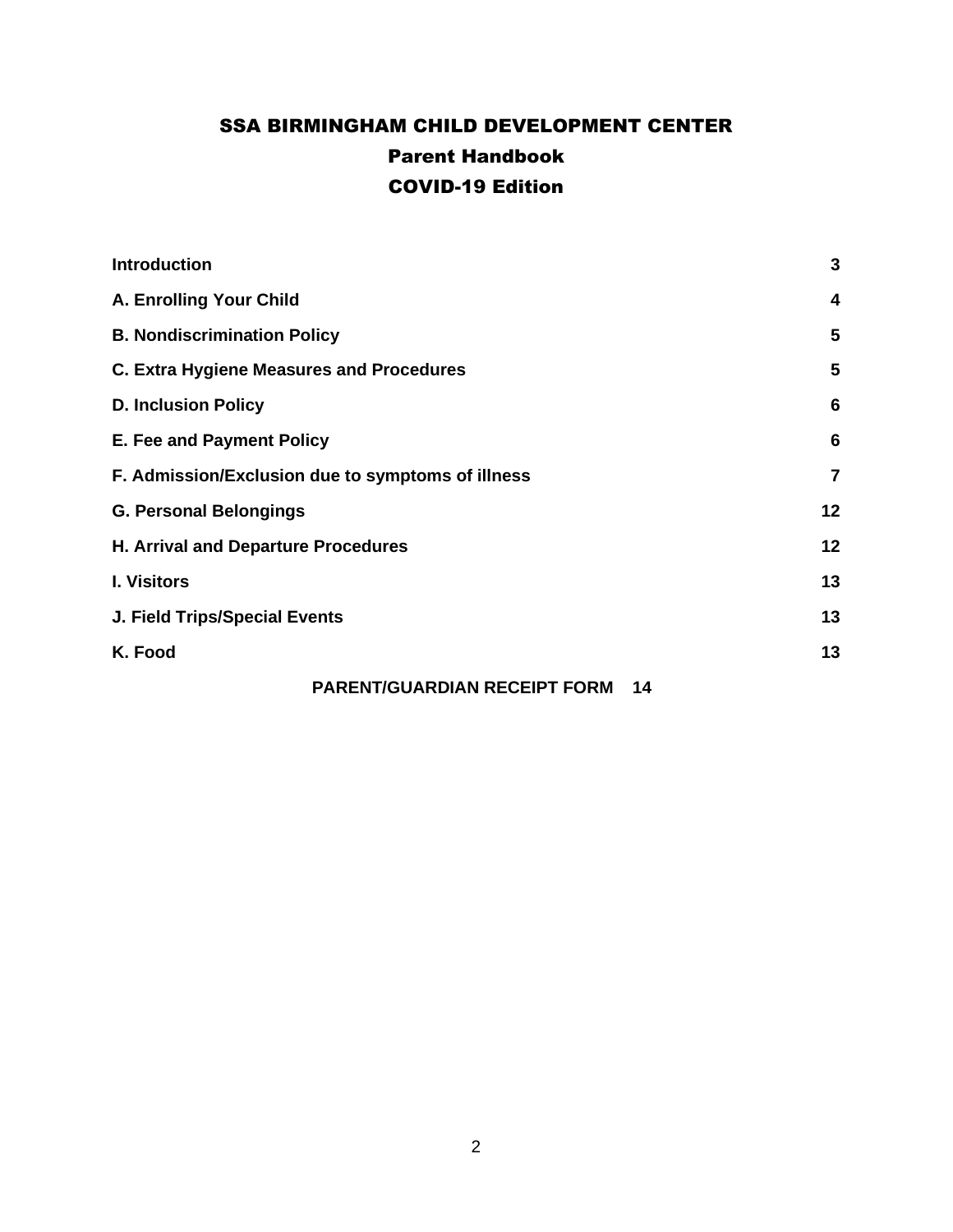### Introduction

#### Dear Parents,

As we continue working our way through the COVID-19 pandemic, I want to make sure we are all on the same page. While I know this can be a fearful time since none of us have ever experienced this before, the teachers and administration at SSA BIRMINGHAM Child Development Center are committed to providing a quality program that is safe, educational, child-friendly, and fun!

While many things will seem different with new procedures in place for safety of all, this will still be an environment that fosters fun and learning. It is our goal to draw out and inspire the best in our students as we provide them with opportunities to create, explore, and learn.

This handbook will lay out the changes as we enter the next phase from this COVID-19 pandemic. This situation is unprecedented and is constantly evolving, so all changes included in this handbook will remain as the "new normal" until further notice. We will make sure that all changes are realistic and feasible for staff and children by following Centers for Disease Control and Prevention (CDC) guidelines as well as those put forth by the American Academy of Pediatrics (AAP), the State of Alabama and local health departments. Please be sure to read through this addendum and please note that this addendum is subject to change as needed.

Please feel free to contact me if you have any questions about the policies and procedures that are outlined in this Parent Handbook. They are in place to ensure that SSA BIRMINGHAM Child Development Center is a safe and enjoyable place for your family.

Johnetta Nicholson, Center Director Judy Simpson, Pres/COO SSA BIRMINGHAM Child Development Center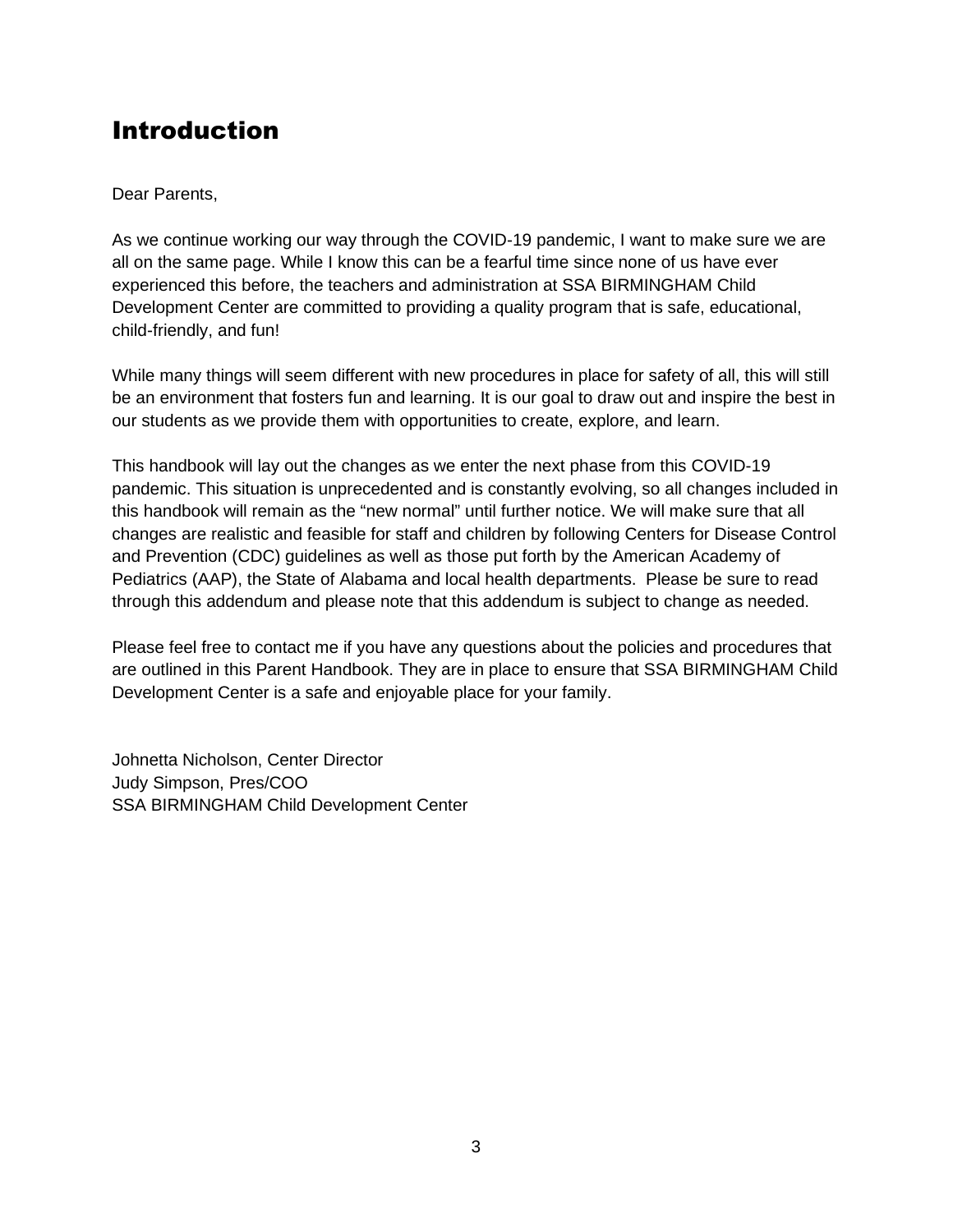### A. Enrolling Your Child

Before enrolling any new child for the first time, parents or guardians must schedule an appointment with the Director(s) for a virtual tour, and the child(ren) can accompany the parents in a virtual online interview. We believe this provides both the parent and the Director the opportunity to clearly convey their expectations at SSA BIRMINGHAM Child Development Center and go through our enrollment package one-on-one. Upon the decision to enroll your child, parents or guardians will be provided with an application, tuition and financial agreement, all health and emergency forms, as well as a copy of our handbook. All forms would be filled out electronically and sent through email or mailed in.

SSA BIRMINGHAM Child Development Center will offer full-time and part-time care. Part-time care is typically not an option for infants or young toddlers (6 weeks – 24 months) but will be allowed for older toddlers – 2 year olds and preschoolers. The PreKindergarten program will not provide part time care. Part-time care will be for three days per week.

#### **If not returning to full-time or part-time care at the time of reopening, families have two other enrollment options during COVID:**

- 1. If you would like your child to remain on the current list of enrollees at SSA BIRMINGHAM and to hold your child's spot in the center, parents will be charged a holding fee of up to 50% of the child's monthly tuition. This holding fee will allow for the child's spot to be held so that you may resume your child's enrollment at any time through at least September 1, 2021. A commitment form will be required for this option with the appropriate payment authorization. After September 1, 2021, parents choosing this option are doing so on the condition that the family will move to full-time care, or paying for full-time care, if another family requests a full-time space that would complete the enrollment in a classroom. If the family of the child choosing this option does not wish to do so, they will transition to a priority spot on the waitlist, as described more fully below.
- 2. If your family is not ready to return your child to SSA BIRMINGHAM on the opening date, and you are not sure when you will be ready to return to the center, children whose parents are choosing this option will be placed on the waiting list with priority status. At the time that you are ready to return your child to the center, you will be asked to contact the Director regarding availability for your child. Should a situation become apparent where a room is about to fill while a SSA BIRMINGHAM child has not returned to the center, the Director will contact you to see if you are interested in enrolling your child in the available spot at that time. If parents decline this spot, your child will remain on the waiting list but without priority status. Please note, there is no guarantee that this option will result in a return to SSA BIRMINGHAM for your child.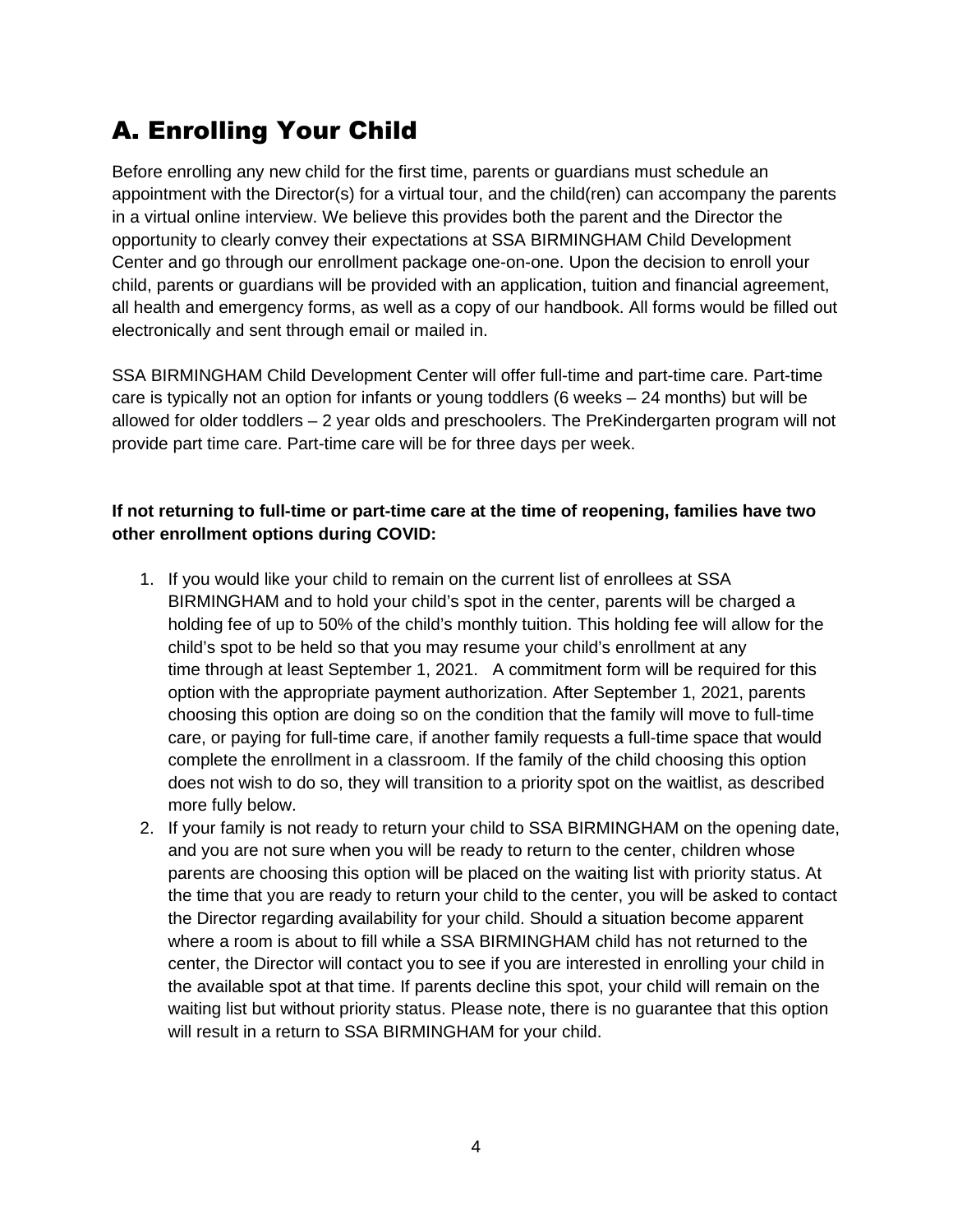### B. Nondiscrimination Policy

Admissions to SSA BIRMINGHAM Child Development Center shall be made without regard to race, color, religious creed, ancestry, national origin, disability, age, or gender.

### C. Extra Hygiene Measures and Procedures

- 1. Handwashing: As soon as students or staff arrive to the classroom, they will wash their hands properly. Hands will also be washed throughout the day and more frequently with soap and water for at least 20 seconds. Hand sanitizer will be used for our older classes when soap and water is not available. Sanitizing stations are located throughout our facility.
- 2. Sanitizing/Disinfecting: All hard surfaces will be wiped down throughout the day, before and after use as well as at the end of each day. Any toys that go into a child's mouth will be put into the disinfecting process like usual. All surfaces and toys will be sprayed prior to leaving the room throughout the day. All sensory bins, soft toys, pillows, dress-up clothes will be put away during this phase of opening.
- 3. Mask wearing: Each enrolled student will arrive at the Center wearing a mask and will bring two clean cloth masks with them daily.

As of August 17, 2020, the Governor updated guidance for face covering in a school setting as follows:

"...children age two and older should wear face coverings **at all times** to help mitigate the spread of the COVID-19 virus. […] DOH is requiring **students wear face coverings at all times while in school**, even when six feet of social distancing can be achieved. There are limited exceptions.

**Children over the age of two and staff will wear masks at all times, except when eating or napping.** When children are not wearing masks, masks will be stored in an accordion file with their family group and returned to the child as soon as possible after eating or napping. When eating or napping, and not wearing masks, children will be spaced 3 feet apart, or as close to 3 feet apart as possible.

If a mask becomes soiled, it will be placed in a sealed bag with the child's name on it and sent home for laundering.

Masks will be sent home daily for laundering.

Children must wear masks when departing the Center.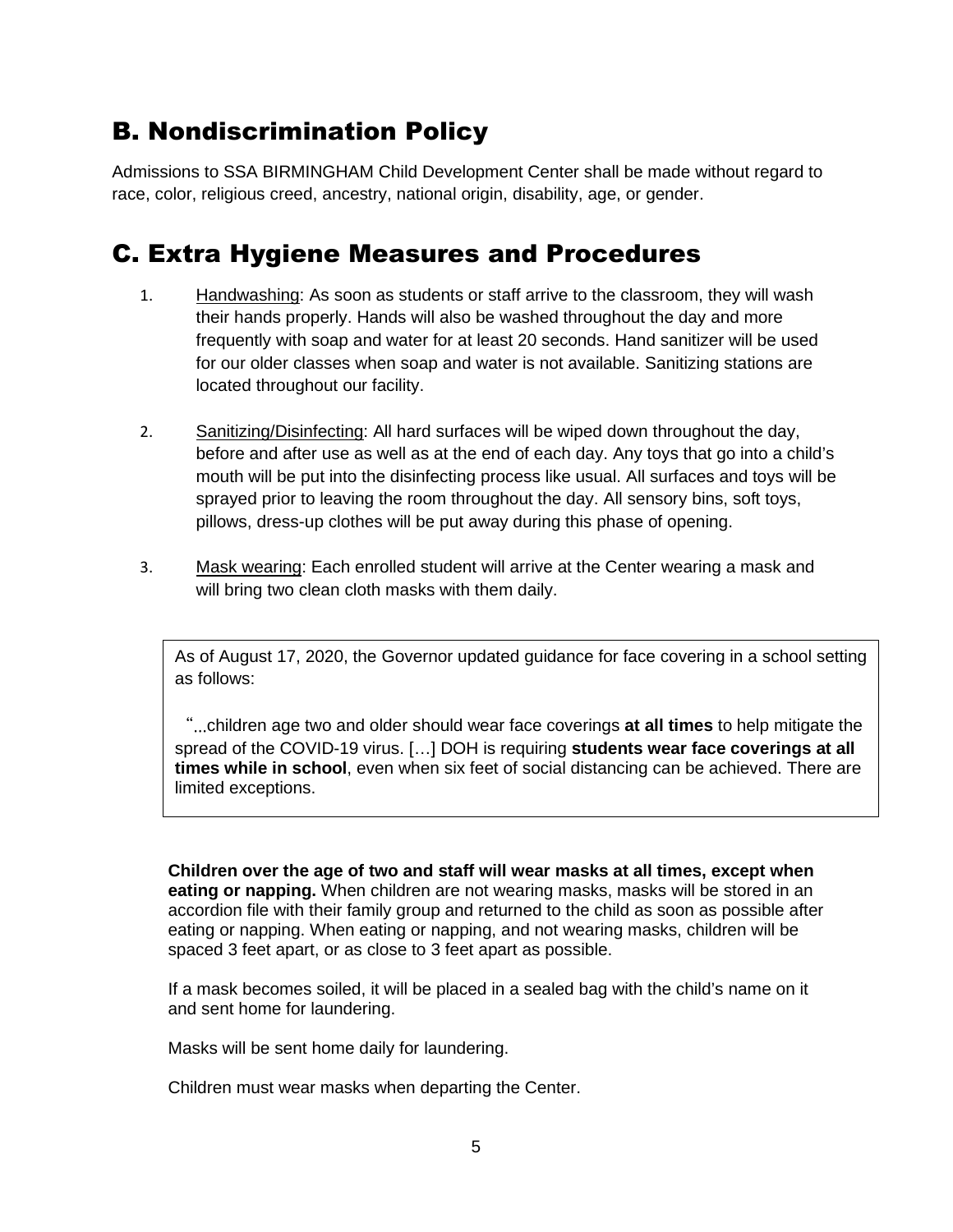There will be some masks available in the Center if a child does not have a clean mask available.

Staff will wear masks at all times, except for eating, while in the center.

Updated recommendations from MD Commonwealth, Office of Administration as of December 16, 2020:

*"Masks must be worn indoors irrespective of physical distance, but may be removed when working alone and isolated from interaction with other people with little or no expectation of in person interaction."*

- 4. Social distancing: Each class is considered a "family." Each "family" will socially distance from other "families" to ensure safety. Classes will not intermix and will be with the same teachers as much as possible. Staff will take their breaks outside of classrooms while keeping socially distant to the best of their abilities.
- 5. Staff/Operations:
	- a. Staff will not work in close proximity (less than 6 feet apart) to other staff without masks or social distancing.
	- b. Breaks/Floaters
		- i. Will be recorded by the Director on a daily staffing schedule, and any changes will be noted.

### D. Inclusion Policy

To the greatest extent possible, children with disabilities will be included in the full range of activities and services normally provided to children at our center by making necessary modifications to meet the child's special needs.

### E. Fee and Payment Policy

SSA BIRMINGHAM Child Development Center enforces the following policies and procedures for tuition payments:

- 1. Part-time and full-time tuition is paid electronically bi-weekly, or monthly, via ACH (automatic debit) or through Tuition Express. Payments must be made by the  $25<sup>th</sup>$  of the preceding month, or the Friday before if paying bi-weekly. Payroll deductions may also be set up. Checks will only be accepted for initial payments for children returning at the time of re-opening.
- 2. A \$10.00 per day late fee will be charged when a payment is declined.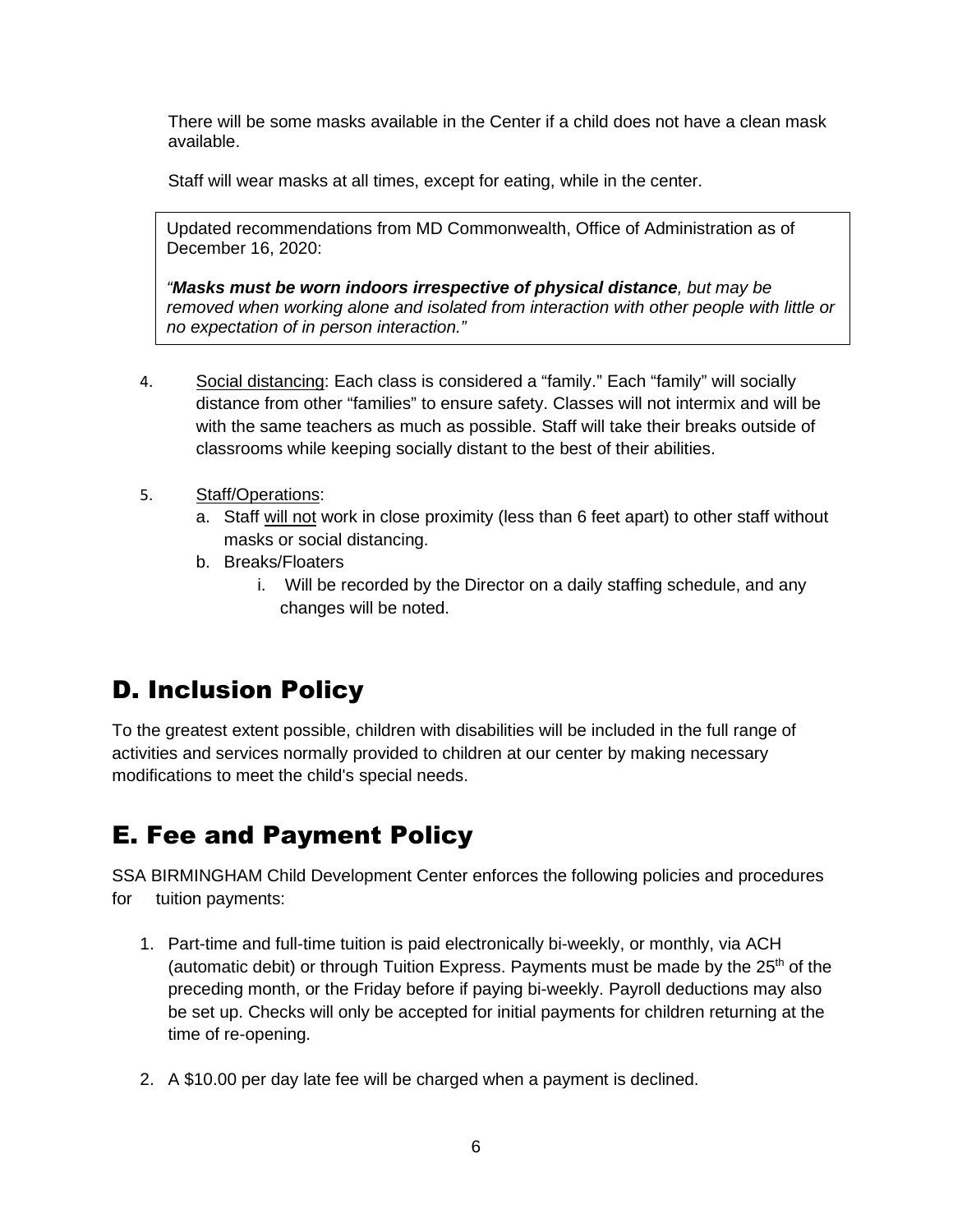- 3. There will be a \$1.00 per minute charge per child for every minute elapsed after your scheduled pick-up time.
- 4. All tuition is due regardless of sickness, behavioral/disciplinary removal, vacations, weather-related closings, or holidays (including Thanksgiving, Christmas, snow days, Spring Break and COVID related closings).
- 5. Tuition responsibilities during pandemic-related closures will be assessed in the following manner:
	- a. In the event of a long-term (11+ business days) emergency-related closing mandated by the state/local government/DHS/CDC, like a pandemic, families will be asked to consider an optional payment of 50% of (bi-weekly OR monthly) tuition to continue providing benefits for staff and as a "holding fee" to retain their spot when the center reopens.
		- i. Note: Parents who choose not to make a 50% payment during such a closure will be considered "disenrolled" and reenrollment procedures will apply for their return, including the payment of the re-enrollment fee. TodayCare cannot guarantee that forfeited spots will be available for your child, but previous enrollees to the center will be placed on the priority waitlist and will have the right of first refusal if a spot becomes available.
	- b. Full-center closures for a short-term period of 1-10 business days: tuition must be paid in full.
	- c. If a classroom within the center, or individual enrolled child/family, is required to self-isolate/quarantine due to a pandemic-related exposure or positive Covid-19 test result: tuition must be paid in full.
- 6. If you need to terminate your child's enrollment, a 30 day notice must be given to the Center Director in writing via email or letter; otherwise you will continue to be charged your monthly tuition. No reimbursement of tuition will be granted.
- 7. To ensure your child's continued enrollment, parents must pay the annual enrollment fee of \$100 on the anniversary date of their child's enrollment. If your child was disenrolled during the pandemic, the \$100 fee must be paid to re-enroll your child.

### F. Admission/Exclusion due to symptoms of illness

The guidance below is based on recommendations from the Centers for Disease Control (CDC), and Alabama Department of Health. Due to the evolving nature of the pandemic, some helpful links can be found here: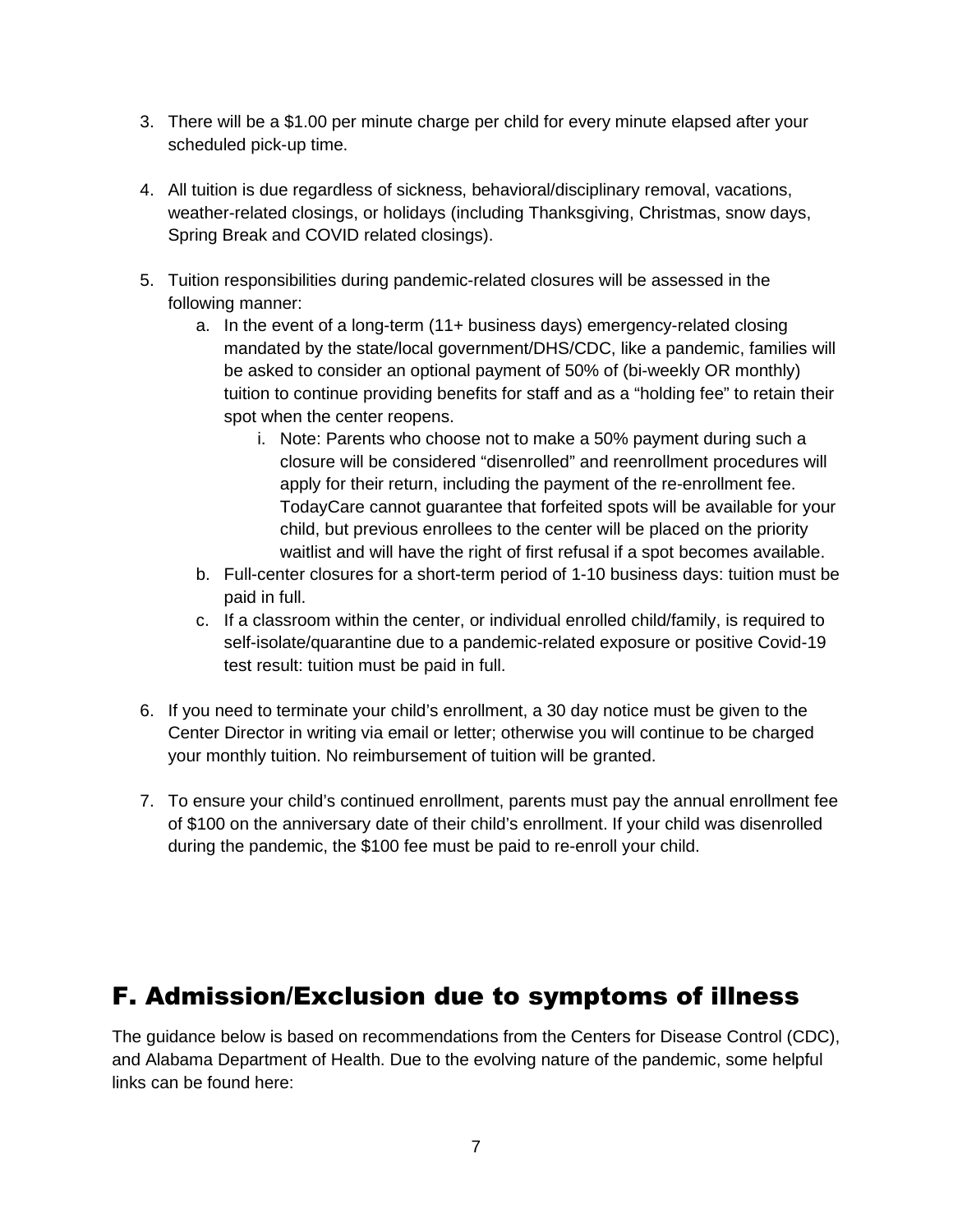CDC: https://www.cdc.gov/coronavirus/2019-ncov/index.html DoH: https://www.health.al.gov/topics/disease/coronavirus/Pages/Coronavirus.aspx

CDC's latest guidance updated was on March 12, 2021.

#### **When Should You Stay Home?**

- If you, OR someone in your household, OR a close contact is experiencing COVID-19 symptoms (fever, cough, shortness of breath).
- If you, OR someone in your household, OR a close contact tests positive for COVID-19 and has symptoms, such as fever, cough, or shortness of breath.
- If you, OR someone in your household, OR a close contact tests positive for COVID-19 and does NOT have symptoms (asymptomatic).
- If you, OR someone in your household, OR a close contact is PENDING a COVID-19 test result.
- If you have tested negative for COVID-19, but are experiencing symptoms (such as fever, cough, shortness of breath), or have developed symptoms since receiving your test results.
- If you have tested negative for COVID-19, and have no symptoms, but it has been less than 7 days since your last known exposure to COVID-19.

Children or staff who are obviously ill with fever, diarrhea, vomiting, green-runny nose, pus/oozing eyes, disease or condition (i.e.- ringworm, head lice, chicken pox, measles, mumps, pink eye, fever over 100 degrees, etc.) will not be admitted to the program. It is a danger to other children and staff members at our facility. **If you have any doubts about your child's health, please call us at 205-801-2839 to be sure they may attend.** If your child appears to be sick or has any of the above while at school, we will notify the parent or guardian immediately, and it is necessary that the child be picked up within one hour of notification.

#### **Metrics for Returning to the Center (regular illness):**

- Normal temperature for 24 hours without the aid of fever-reducing medication.
- Prescribed medications, such as antibiotics, have been introduced to his/her system for at least 24 hours before returning.
- Children and staff will provide a doctor's note on letterhead to be permitted back to SSA BIRMINGHAM Child Development Center if barred due to illness. The doctor's note must confirm that the child or staff member can return to school because what they have is no longer contagious.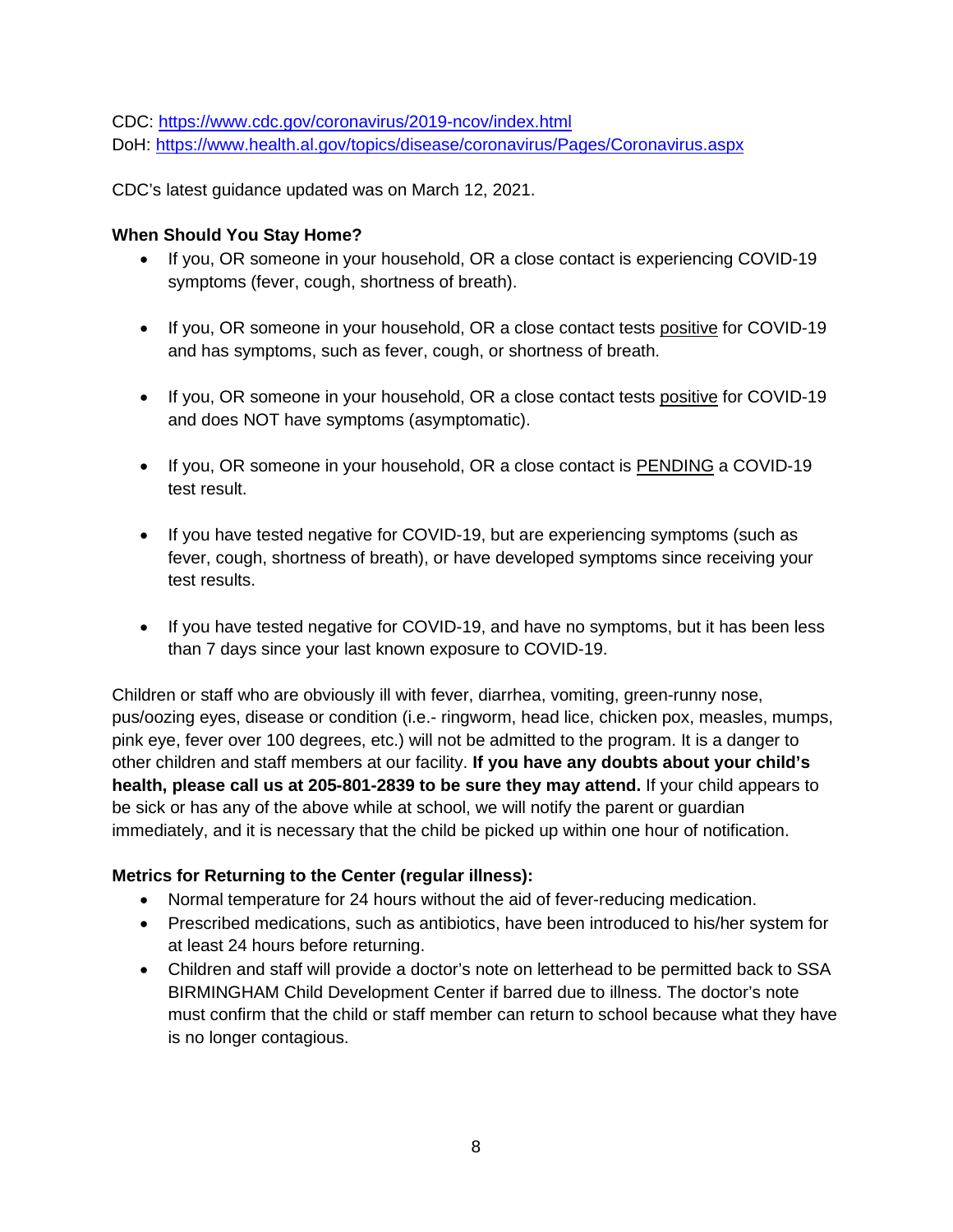#### **Metrics for Returning to the Center (COVID-19/pandemic illness):**

For confirmed positive cases of COVID-19:

- Can return 10 days from symptom onset AND
- 24 hours with no fever, and without the use of fever-reducing medications AND
- Other COVID-19 symptoms are improving

For presumed exposure to cases of COVID-19:

 Stay home for 14 days after your last contact with a person who has COVID-19, or follow latest CDC guidelines on ending home quarantine.

#### **Some frequently asked questions:**

*1. I tested positive for COVID-19, but did not experience symptoms…* 

- Can return after 10 days have passed since your positive test results were received and as long as the above pandemic metrics are met
- *2. I tested positive for COVID-19, with no symptoms, but then started experiencing symptoms…* 
	- Follow pandemic metrics above for confirmed positive cases

*3. I tested negative for COVID-19, can I return to work/school?* 

- Negative tests only indicate infection was not present at the time of the test, or you may have tested too early.
- Negative tests do not indicate you will not get sick, or will not pass the virus to others
- Follow CDC metrics for ending home isolation (14 days after exposure) AND consult with your medical provider or the local Department of Health

*4. I tested negative for COVID-19, and am not experiencing symptoms…\** 

- Per CDC guidance, quarantine may be permitted to end for asymptomatic individuals OR persons who receive a negative COVID-19 test as long as:
	- o the test was obtained no sooner than 5 days after exposure
	- $\circ$  if you remain symptom free for no less than 7 days after a negative test result
	- o if you remain symptom free 10 days from the date of exposure
- 5. *I was in close contact with someone who just tested positive for COVID-19…*
	- If you were in close contact with a member of your household, or a close contact, within 48 hours of them becoming symptomatic, or receiving a positive test result, you should quarantine at home for 14 days after the date of last exposure to the positive COVID-19 case.
	- The CDC recommends waiting at least 5-7 days after the date of last exposure to a positive COVID-19 case to get tested for COVID-19.
	- If you become symptomatic within those 14 days, or get a test and receive a positive result, follow the guidelines for positive COVID-19 cases.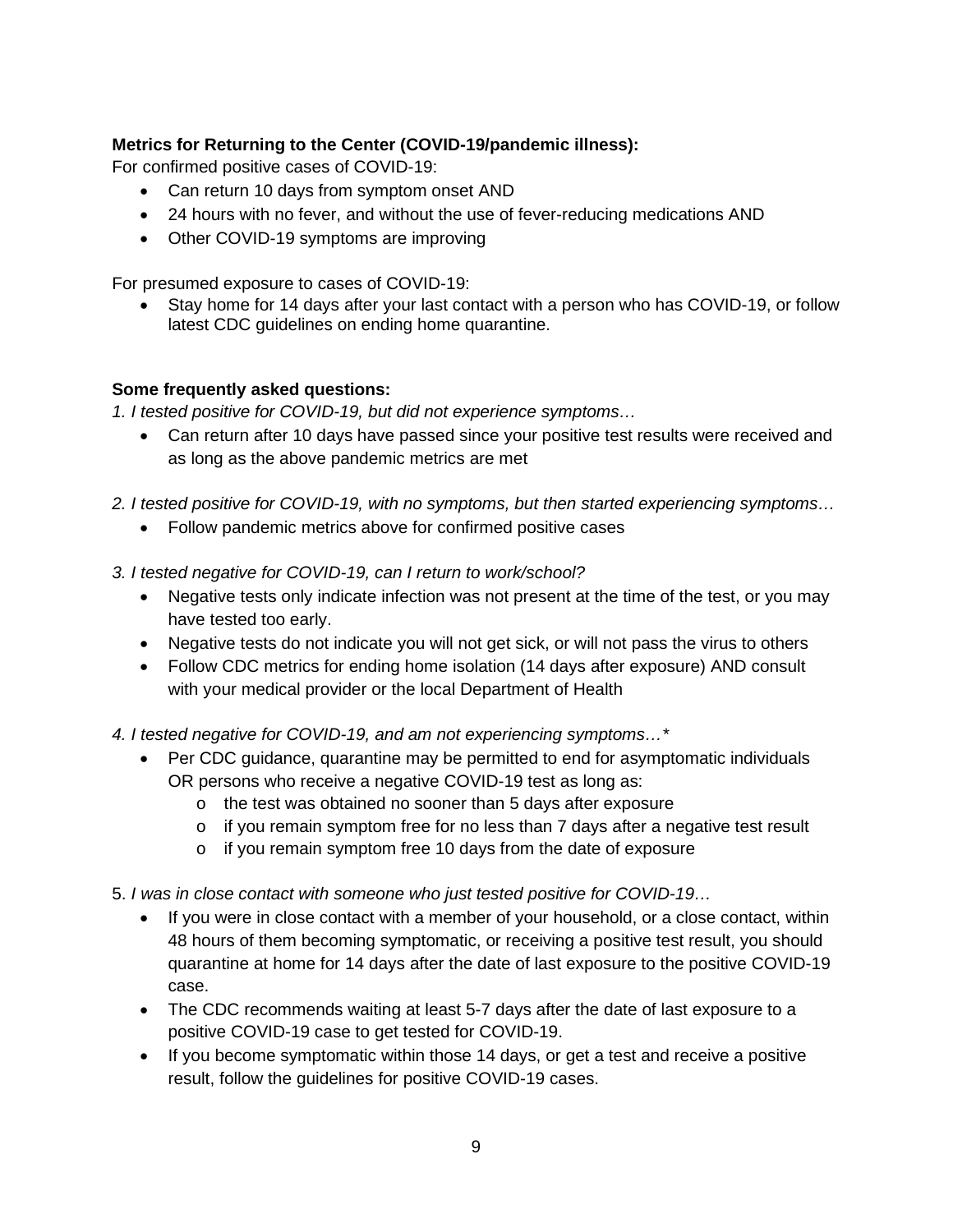- 6. *I was around a close contact of someone who tested positive for COVID-19…*
	- Per CDC guidelines, closely monitor yourself for symptoms of COVID-19. You do not need to self-quarantine unless you develop symptoms or if the person identified as a "close contact" develops COVID-19.

\*These guidelines are based on simple COVID-19 exposure limited to one-on-one infections, not complex ongoing exposures (such as multiple household members who cannot self-isolate from each other). Additional quarantine measures may be necessary and TodayCare will work with the local Department of Health to treat these instances on a case-by-case basis.

#### **Reporting COVID-19 Exposure:**

**We ask that all parents and staff let us know of any potential exposure immediately.**

- A *potential exposure* means being a household contact or having close contact within 6 feet of an individual with confirmed or suspected COVID-19 for at least 15 minutes.
- The *timeframe* for having contact with an individual includes the period of 48 hours before the individual became symptomatic, or received a positive COVID-19 test result.
- If there is a positive case of COVID-19 in a child or an adult who has been present in the childcare center, we will inform the State of Alabama and the County health departments, and parents with children enrolled at SSA Birmingham.
- If there is a positive case of COVID-19 in a household member OR close contact of a child or adult who has been present in the childcare center, we will inform the State of Alabama through our licensing contact according to their requirements as well as parents with children enrolled at SSA BIRMINGHAM Center.

#### **Daily Admission Screenings:**

As daily health checks are conducted (temperature and verbal questioning), if any staff and/or student exhibits a temperature and/or has any signs/symptoms of illness or has been around anyone with signs of illness, they will not be allowed to enter the Center.

Parents and staff will be encouraged to report illness within their household, children, and themselves during drop-off symptom screening to help inform decisions related to site closure. Absences among children and staff will be monitored according to CDC guidance.

**If a staff member and/or child becomes ill at home**, or any family member tests positive for COVID-19, or has been exposed to someone with COVID-19 symptoms or a confirmed or suspected case, they should not come to school and must notify school officials.

**If staff or child becomes ill at school** with symptoms such as fever, cough or shortness of breath at school, they will be isolated and informed to go home or to healthcare facility depending on how severe their symptoms are and follow CDC guidance for caring for oneself and others who are sick. Families of children will be notified immediately to pick up their child. They must remain at home until the COVID-19 test results are received.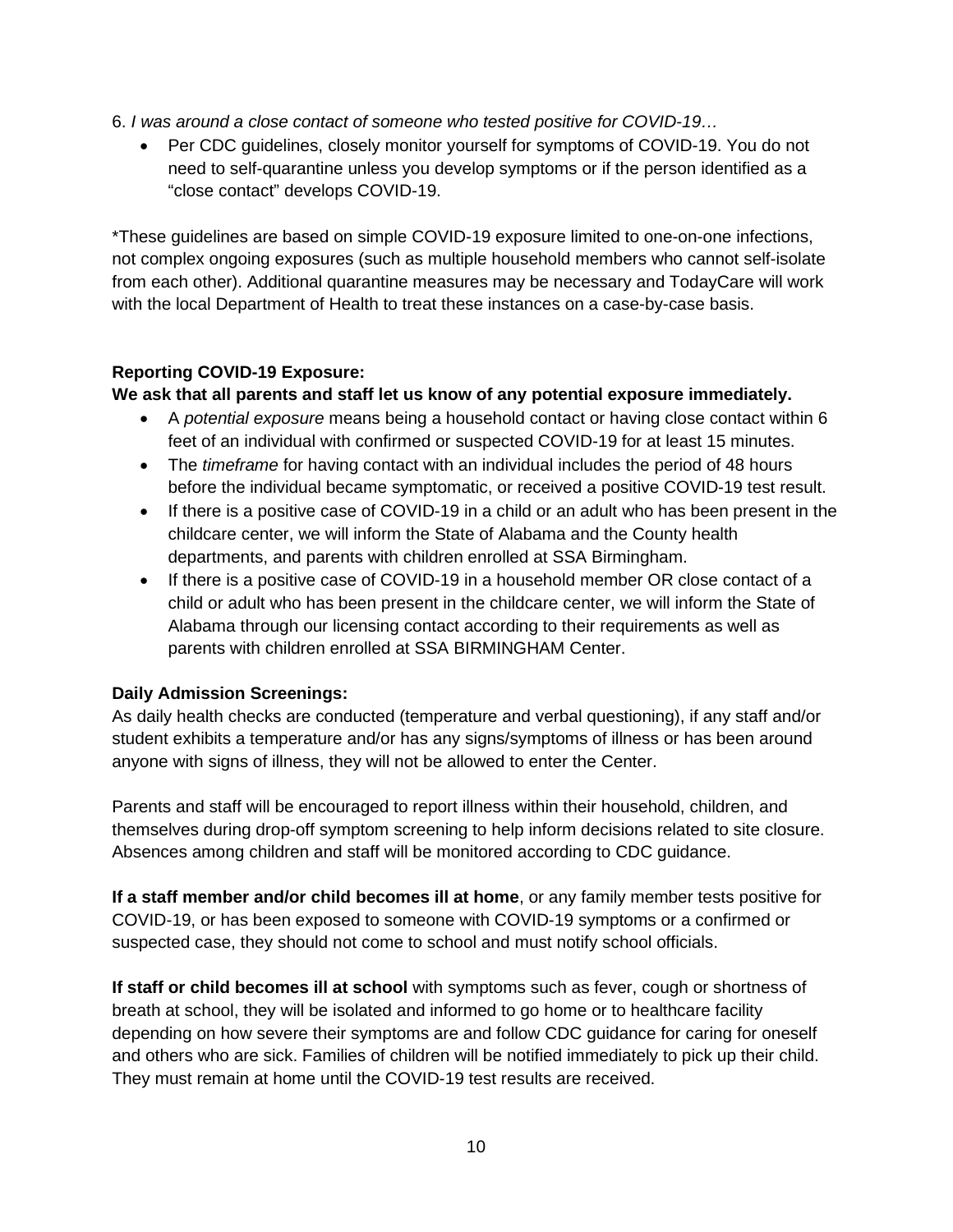#### **Closing Procedures for the Center**

- The Center may be closed for a minimum of 10 business days if there is a laboratory confirmed COVID-19 case or probable case who was present in the child care program building within 48 hours prior to developing COVID-19 symptoms, and had close, prolonged contact, as defined by the CDC, with program staff and/or children.
- In some circumstances, it is possible that individual classrooms or families will be able to quarantine, and the Center can avoid a full closure.
- If there is a positive case of COVID-19 in a child or an adult who has been present in the childcare center, we will inform the State of Alabama and the County health departments as per their requirements, and parents with children enrolled at SSA Birmingham.
- If there is a positive case of COVID-19 in a household member OR close contact of a child or adult who has not been present in the childcare center, we will inform the State of Alabama and County health departments as per their requirements, and parents with children enrolled at SSA Birmingham.
- The Center will follow the advice and criterion of local Department of Health authorities consulting as needed - on reopening the center, quarantined classrooms, or on individual returns to the center after a COVID exposure or experience.
- During the closure, the specific classroom/s or parts of the building will be detail cleaned and sanitized before staff and/or children return.
- Children and staff affected by a childcare program closure due to a COVID-19 case or probable case should quarantine at home for a minimum of 14 days per CDC guidelines and monitor their health.
- Center closures during the pandemic may or may not affect tuition responsibilities. See Section E.5 for TodayCare's tuition policies.

**Dispensing Medication at the Center:** Medications for maintenance will be administered throughout the day as required. The medication must be given to the Director/Front Desk in its original bottle, which contains the physician's directions. We ask that families schedule and administer medication at home when possible so that there is a minimum number of times a child must be administered medication at the center. The medication log must be signed by the parent at this time and will be kept on file. Children will be given their medication according to the prescription specifications only.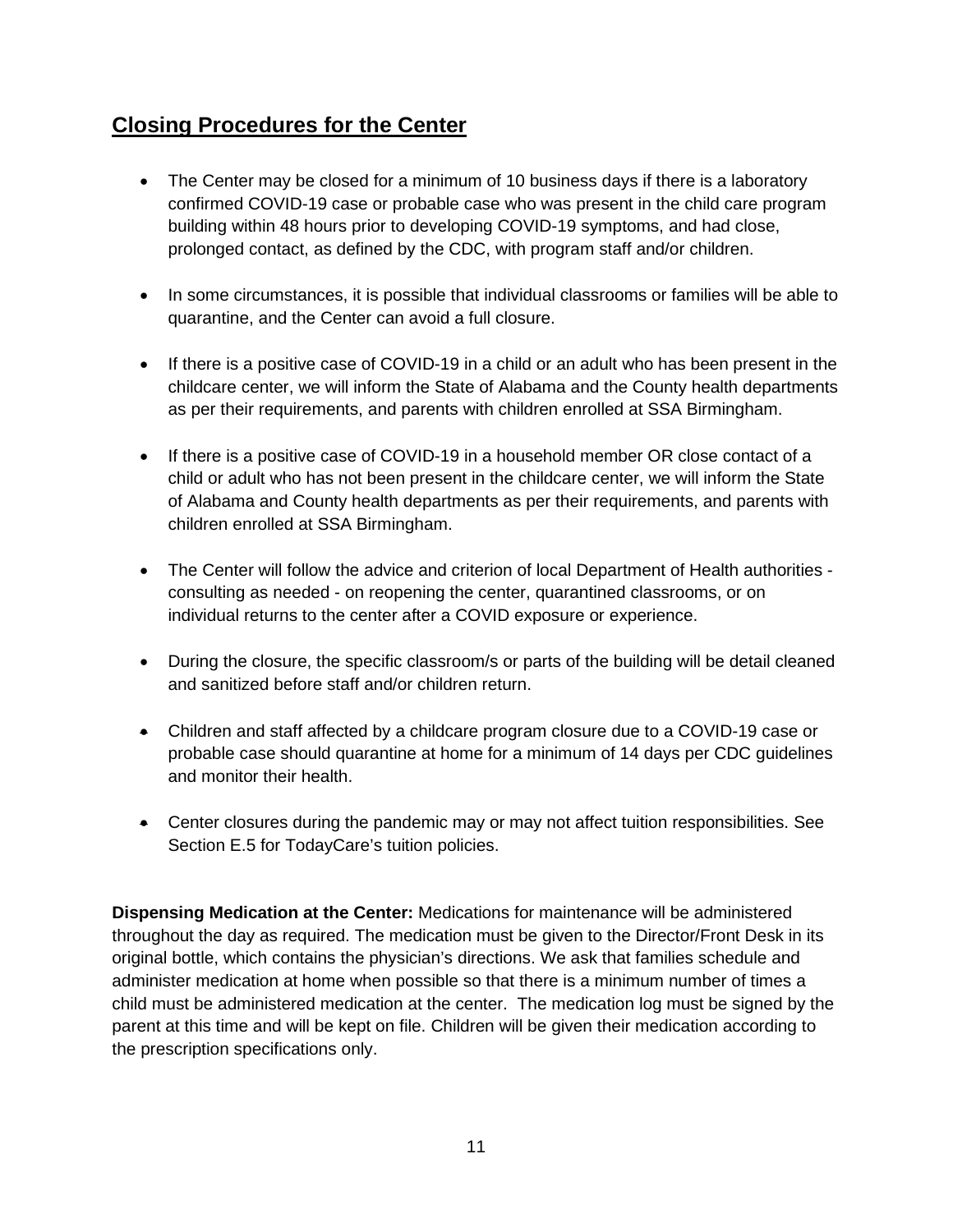### G. Personal Belongings

While in this phase of operation, children may not bring in any personal belongings aside from what is approved. No toys or personal items from home will be permitted at this time. Bedding will be sent home on the last day of each week, and it is **mandatory** that bedding be laundered before returning the next week.

### H. Arrival and Departure Procedures

Our facility is operational from 7:00am – 5:30pm, Monday through Friday. During the COVID-19 pandemic, drop-off times must be staggered. Please confirm your preferred drop off time with the Center Director. Children can be dropped off from 7:00 am until 8:45 am.

During the pandemic, there will also be staggered pick up times. Please confirm your preferred pick up time with the Center Director. Please only come at your designated drop-off or pick-up time to keep everyone safe. If you see another family being checked in, please be patient during this time and maintain social distancing. Anyone entering the vestibule to pick up their child must wear a face covering/mask.

#### **Drop-Off/ Pick Up Procedures**

#### Infants and Toddlers

If your child is an infant or young toddler, you will bring your child into our vestibule area (just inside the first set of doors). All parents and children over the age of two MUST wear face covers. Our check-in staff will do a visual assessment before allowing you into our lobby. Once you enter the lobby, please use the hand sanitizer station. You will be asked a series of yes/no questions regarding symptoms and travel. Your infant/toddler will get their temperature taken and logged. If it is below 100.4F, our runner will take your child to his/her classroom.

#### Twos and Older

All parents and children must wear a face covering during drop-off. Please bring your child to the front door. A designated check-in staff will take your child's temperature and do a visual check. They will also ask you to sign them in via the QR code and answer the COVID questions on the Parent App. If it is below 100.4 F, the runner will take your child to their classroom. Per CDC guidance on August 17, 2020, children over the age of two must always wear their masks except while eating or napping.

#### **If you have both an infant and older child, follow instructions for infant/toddler drop off.**

We ask that the designated drop-off and pick up person not be a "vulnerable" person (older person such as grandparent or person with a serious underlying medical condition).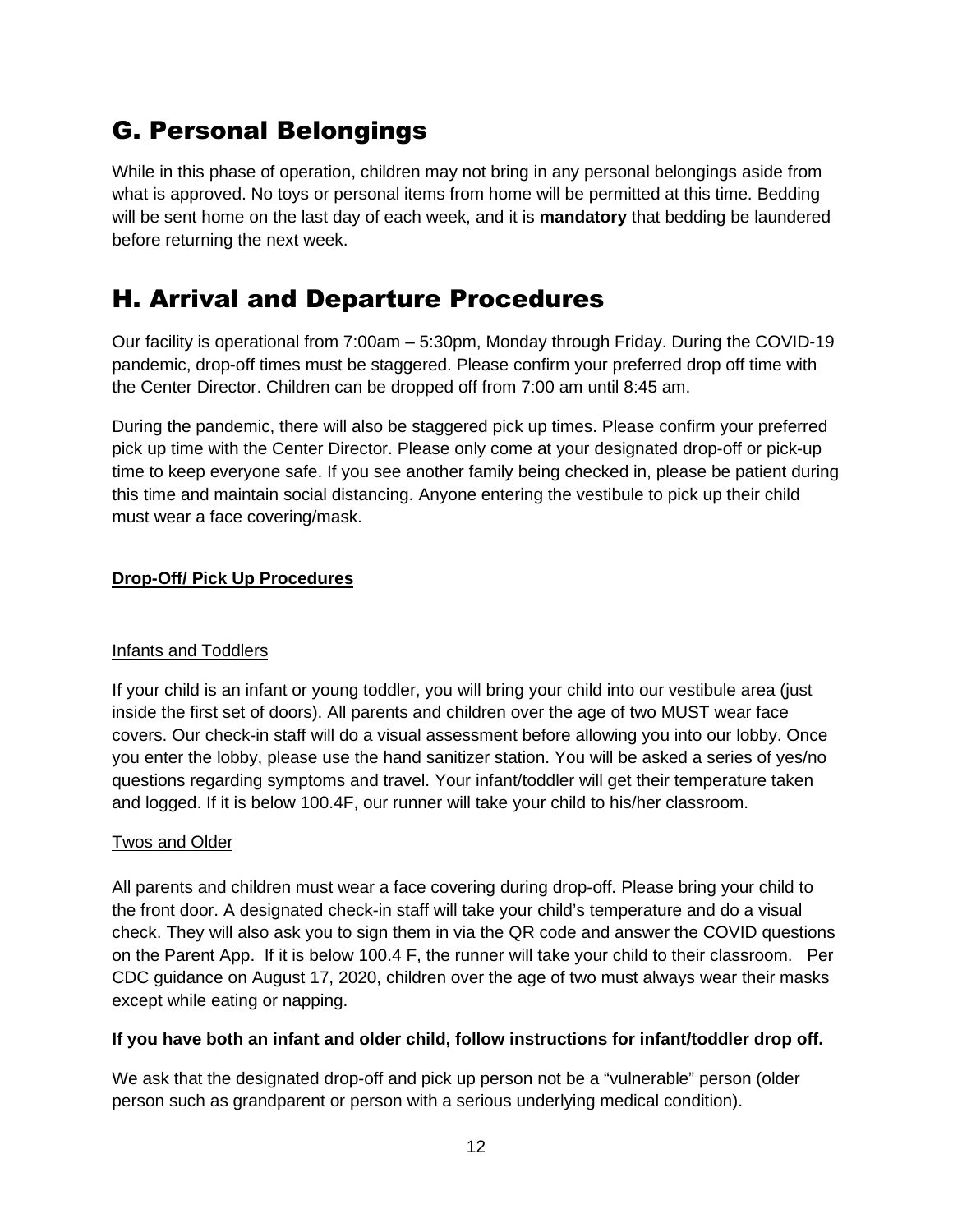#### **Pick-Up Procedures**

Pick-up times will be staggered to allow for safe social distancing. Please abide by your pick-up time. If you see another family being helped, please be patient until it is your turn and maintain social distancing. Anyone entering the vestibule to pick up their child must wear a face covering/mask.

### I. Visitors

Outside programming will be suspended during the COVID-19 pandemic (such as field trips, vision screening, school photos, etc.). Children who receive therapies or outside services may continue if the special teacher/therapist/outside resource passes screening procedures and follows established protocols consistent with the full-time caregivers/staff.

### J. Field Trips/Special Events

There will be no field trips or special events/gatherings at this time.

### K. Food

- A. Breakfast, lunch, and snack must be provided by families in a lunch bag that will keep food hot or cold following CDC guidelines.
- B. Nursing mothers are permitted to come to the Center to breastfeed. Please notify the Director of your planned time(s) of arrival so that you can be admitted. Nursing mothers must wash hands upon arrival and wear a mask during the entirety of their time in the Center. Their baby will be brought to them for nursing outside of the classroom.

Food Allergy: **We are an entirely nut-free facility.** If your child has an allergy to any foods, please be sure that it has been indicated in your child's paperwork and put in writing. This should be given to the teacher AND director. All allergies will be posted in the classroom.

TodayCare has a mandatory vaccine policy for our staff unless they require a medical accommodation. Once all staff are vaccinated, they may meet in small groups/perhaps the staff lounge without their masks. As long as all children in a classroom are not vaccinated, staff will continue to wear masks while in the classroom and/or any public area in the center.